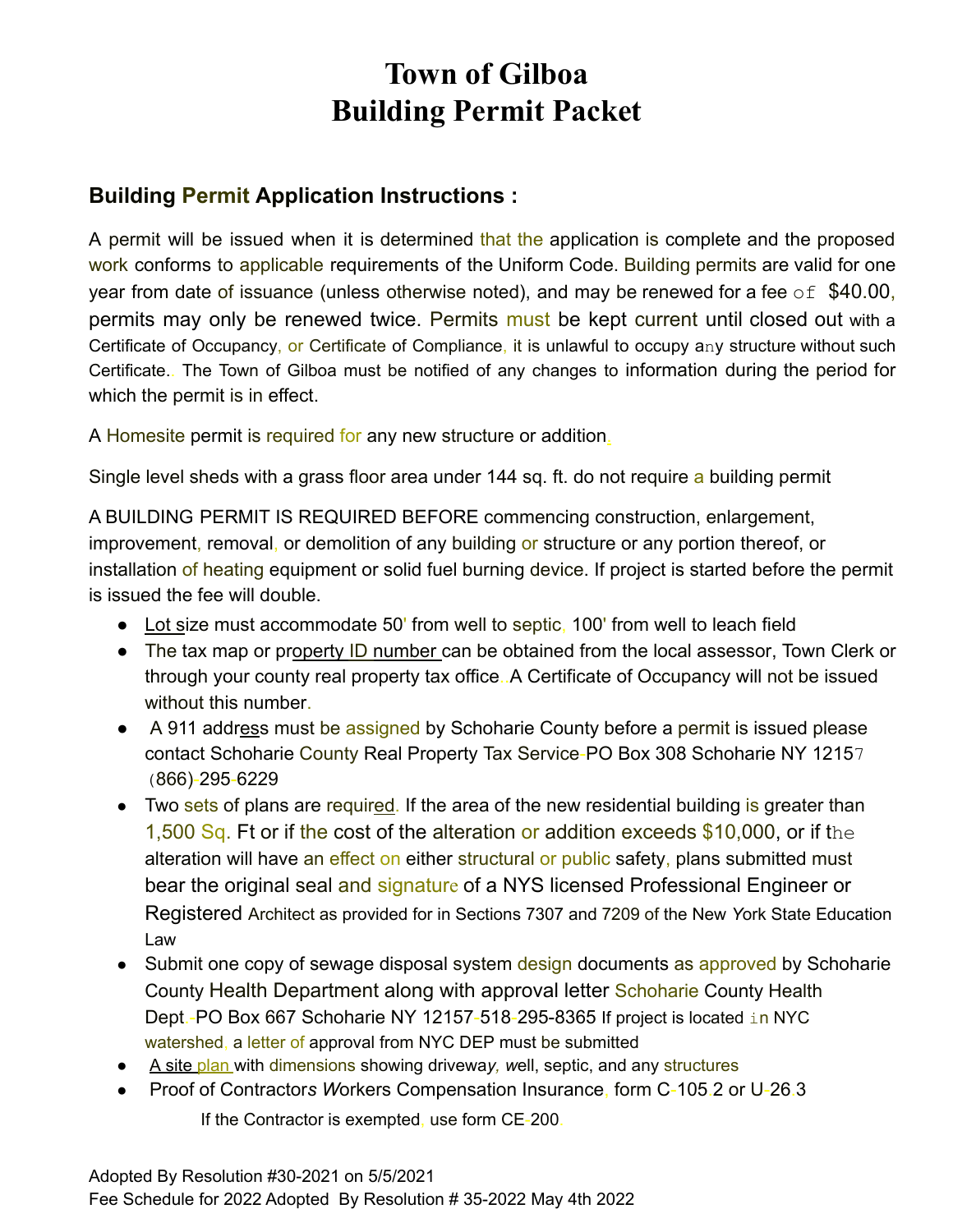- Home owners may use form BP-1 (9-07) for Workers' Compensation exemption.
- For manufactured homes please provide a copy of installers NY certification, engineer's approved slab details, and a copy of the manufacturers installation guide.

### • Design Criteria

Climate Zone-6

Ground snow load- 50 lb. sites at elevations above 1,000' shall have their value increased by 2 psf for every 100' above 1,000

Wind speed-90 mph Seismic Design Category -B Weathering probability-Severe Frost depth- (48") Ice Barrier Underlayment Required- Yes Flood Hazards- Yes Termite Infestation probability-Slight to Moderate Building Setbacks- 75' from center of road, 25' from property lines

- Undertaking activity that requires a building permit prior to obtaining such a permit is prohibited. This would be a violation, liable to a fine of not more than \$200 (two hundred) dollars for each day during which such violation continues.
- INSPECTIONS-It is the Owners responsibility to make arrangements to notify the Building Inspector at least 48 hrs. notice for inspections. If arrangements are not made it would constitute a violation, and a stop work order may be issued.

Building Inspector-Brian Caron **caron**carpentry29@yah**oo.com**

**518-***8***27-5668** Mon-Fri 10:00 am to 8:30 pm Sat 12:00 to 6:00 pm

- Work site prior to the issuance of a building permit
- Footing excavation, forms and reinforcement before concrete
- Foundation wall forms and reinforcement before concrete
- Foundation waterproofing and drainage before backfill
- Rough framing
- Rough mechanical and plumbing (drain and supply lines must be pressure tested with water or air)
- Electrical inspection by a 3rd party electrical inspector
- Fire resistance penetrations, and insulation before final covering
- Solid fuel burning heating appliances, chimneys, flues or gas vents
- Final inspection after all work has been completed

### PLEASE KEEP THESE INSTRUCTIONS AND INSPECTION SCHEDULE FOR YOUR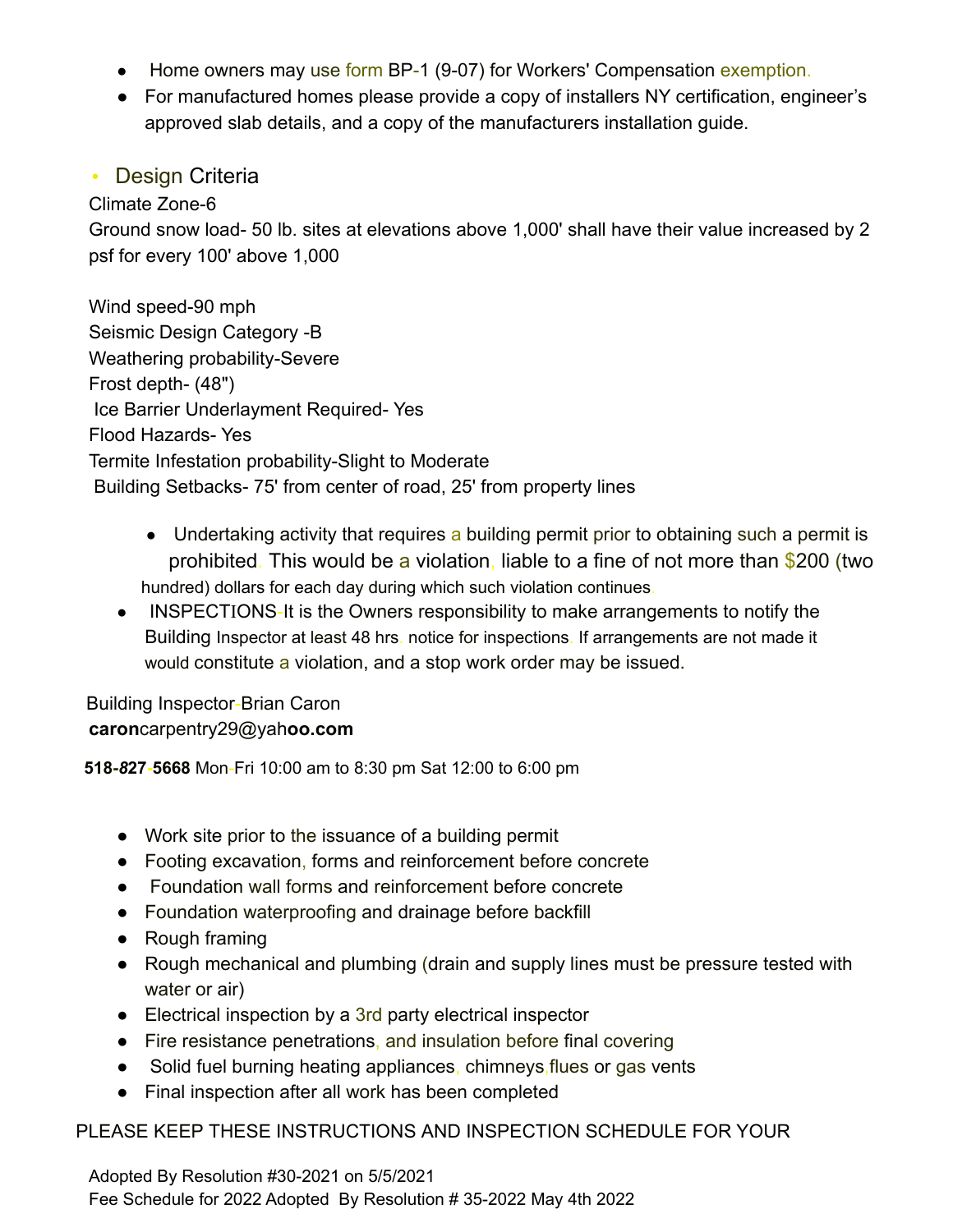SUBMIT THE FOLLOWING APPLICATION TO TOWN OF GILBOA

## **Town of Gilboa**

**Attn: Brian Caron-Building Permits PO BOX 187 Gilboa, NY 12076 607-588-6400( office) 518-827-5668( Building Inspector)**

# **Building Permit Application**

**For Office Use Only**

Date\_\_\_\_\_\_\_\_\_\_\_\_\_\_\_\_\_\_\_\_\_

Tax Map #\_\_\_\_\_\_\_\_\_\_\_\_\_\_\_\_\_

Site Address

#### **Owner Information**

| <b>Name</b>    |                                                           |     | <b>Phone</b> #                                                                    |       |
|----------------|-----------------------------------------------------------|-----|-----------------------------------------------------------------------------------|-------|
| <b>Address</b> |                                                           |     | Cell#                                                                             |       |
| <b>City</b>    | <b>State</b>                                              | Zip |                                                                                   |       |
| E-Mail         |                                                           |     |                                                                                   |       |
|                | Preferred way of contact(Call, text or email)             |     |                                                                                   |       |
|                | <b>Estimated cost of your project</b>                     |     |                                                                                   |       |
|                | <b>Street Address of your project</b>                     |     |                                                                                   |       |
| issued)        |                                                           |     | 911 Address if different (Must be assigned by Schoharie County before a permit is |       |
|                | Is property located on a seasonal or private road?        |     |                                                                                   | If so |
|                | please list a main road your property is located off from |     |                                                                                   |       |
|                |                                                           |     |                                                                                   |       |

### **What do you want to do?**

**Build, Repair, Renovate, Alteration, Addition, Demolish,New Structure Please explain what you want to do. (Keep it simple.)**

**\_\_\_\_\_\_\_\_\_\_\_\_\_\_\_\_\_\_\_\_\_\_\_\_\_\_\_\_\_\_\_\_\_\_\_\_\_\_\_\_\_\_\_\_\_\_\_\_\_\_\_\_\_\_\_\_\_\_\_\_\_\_\_\_\_\_\_\_\_\_\_\_\_\_\_\_\_\_\_\_\_**

**\_\_\_\_\_\_\_\_\_\_\_\_\_\_\_\_\_\_\_\_\_\_\_\_\_\_\_\_\_\_\_\_\_\_\_\_\_\_\_\_\_\_\_\_\_\_\_\_\_\_\_\_\_\_\_\_\_\_\_\_\_\_\_\_\_\_\_\_\_\_\_\_\_\_\_\_\_\_\_\_\_**

#### **What type of structure are you working on(circle one)**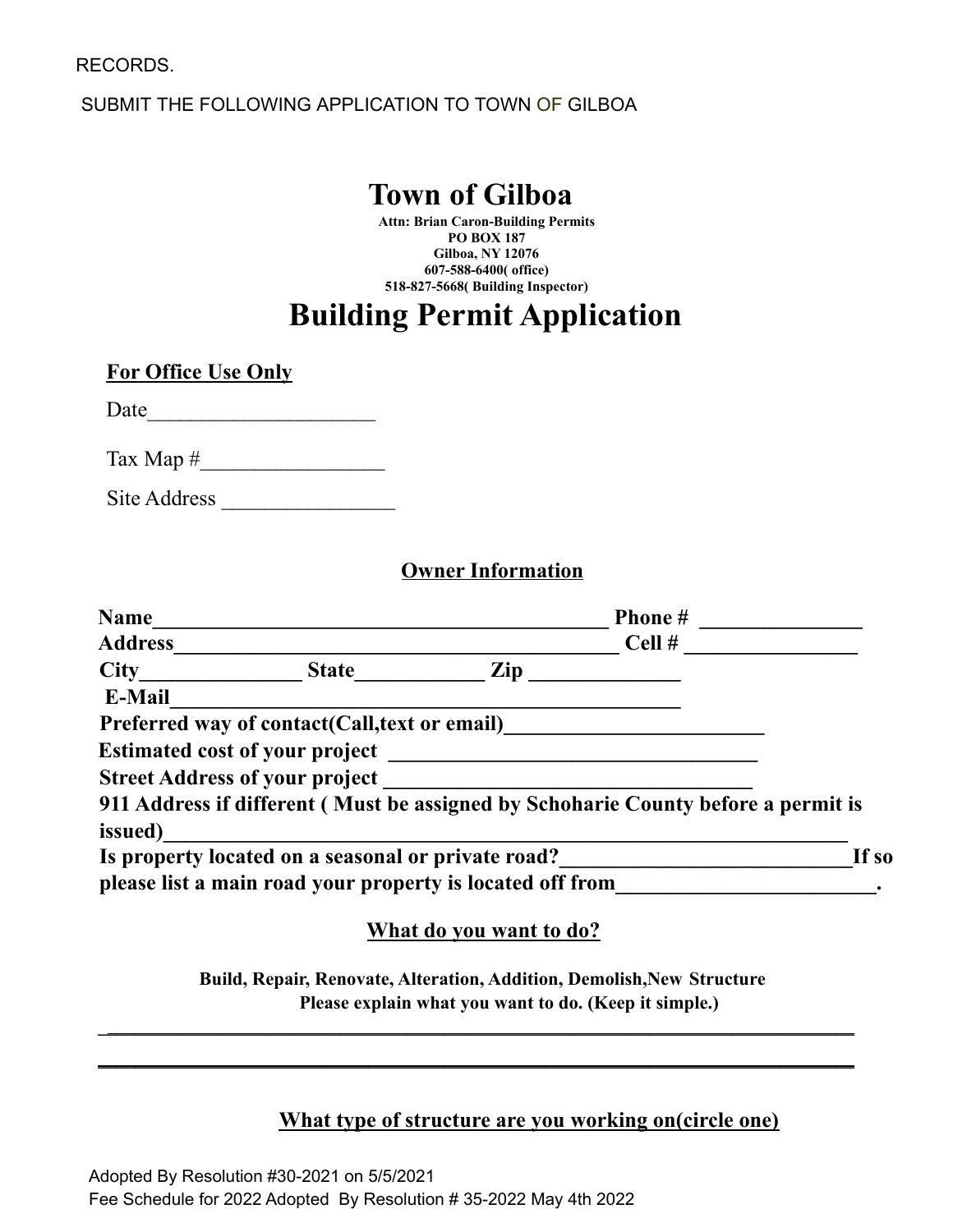|           |                             | <b>Single-Family House Multi Family Residence</b> | Commercial  |                                                                                         |
|-----------|-----------------------------|---------------------------------------------------|-------------|-----------------------------------------------------------------------------------------|
|           |                             | <b>Garage/Pole Barn/Utility Building Pool</b>     | <b>Deck</b> |                                                                                         |
|           |                             |                                                   |             |                                                                                         |
|           |                             |                                                   |             |                                                                                         |
|           |                             | <b>What will your structure be used for?</b>      |             |                                                                                         |
|           |                             |                                                   |             |                                                                                         |
|           |                             |                                                   |             | Floodplain ___Yes ____No * If your project is in the Watershed, provide a DEP letter of |
| approval. |                             |                                                   |             |                                                                                         |
|           | Wetland site_____Yes ____No |                                                   |             |                                                                                         |
|           |                             |                                                   |             |                                                                                         |
|           |                             |                                                   |             | Septic System:________Exisitng __________New If New, Please attach Schoharie County     |
|           |                             | Health Department approval of system or design.   |             |                                                                                         |
|           |                             |                                                   |             |                                                                                         |
|           | Who is completing the work: |                                                   |             |                                                                                         |
|           |                             |                                                   |             | Owner's Name and Address if different from applicant:                                   |
|           |                             |                                                   |             | Phone Number:                                                                           |
|           |                             |                                                   |             | Contractor's Name __________ Include their address, contact info(Phone#'s, email        |
|           |                             |                                                   |             |                                                                                         |
|           |                             |                                                   |             |                                                                                         |

- **Proof of Workers Comp:** Insurance from a contractor must be provided, or a signed affidavit of exemption(form in the back of the packet)
- **If the owner** is doing the work, we need a completed exemption form (blank form is in the back of this packet).

<sup>1</sup> Town of Gilboa Building Permit Packet-2021

Adopted By Resolution #30-2021 on 5/5/2021

Fee Schedule for 2022 Adopted By Resolution # 35-2022 May 4th 2022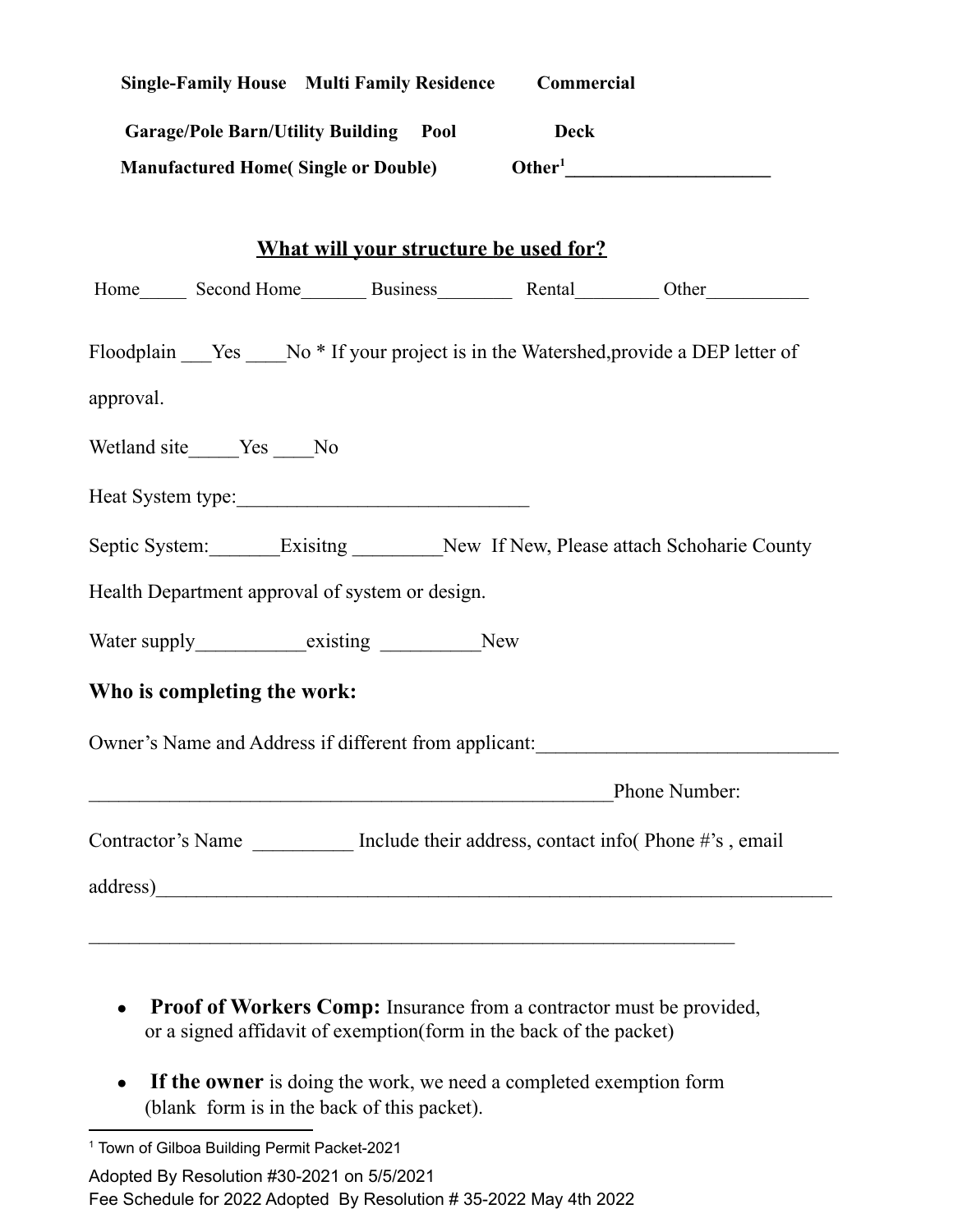- Applicants must provide 2 sets of construction documents (drawings, and/or specifications)which are prepared by a New York State registered architect or licensed professional engineer unless otherwise stated by the Building Inspector.
- Also include site plans with property setbacks, well,septic, etc.
- Work to remain accessible and exposed for inspection. Permit holders shall notify the Code Enforcement Officer 48 hours in advance when work is ready for inspections. Please contact the Code Enforcement Officer directly and prior to the need for the inspection.

## **Do you own the property?**

## **Yes No**

**Note:** If you do not own the property we need the owner's written permission for you to apply (blank form is in the back of this packet).

| Applicant's Signature | Date: |
|-----------------------|-------|
|-----------------------|-------|

**\_\_\_\_\_\_\_\_\_\_\_\_\_\_\_\_\_\_\_\_\_\_\_\_\_\_\_\_\_\_\_\_, being duly sworn,** deposes and says that he/she is the applicant above named. He/she is the **owner** or **agent of said owner** or owners, and is duly authorized to perform or have performed the proposed work, and to make and file this application; that all statements contained in this application package are true to the best of his/her knowledge and belief, and that the work will be performed in the manner set forth in the application and specifications filed therewith, and in accordance with applicable laws, ordinances, rules and regulations.

**The applicant recognizes that** it may be necessary for the town or members of the Planning Board and or Assesors to conduct an on site visit of the exterior and /or interior of the property that is the subject of the application.

**The applicant hereby agrees** that such on-site visit(s) may be conducted as deemed necessary. Whether a site visit is necessary for the purpose of reviewing the application shall be within the sole discretion of the Code Enforcement Officer or Board members.

**The applicant further agrees,** that by submitting this application, the applicant shall hold harmless the Town of Gilboa, Staff and/or Board /Commission and their members and agents in their official and individual capacities for any damage or injury alleged to have been caused as a result of any site visit made pursuant to this application.

| Sworn to before me this | day of | in the year |  |
|-------------------------|--------|-------------|--|
|-------------------------|--------|-------------|--|

**\_\_\_\_\_\_\_\_\_\_\_\_\_\_\_\_\_\_\_\_\_\_\_\_\_\_\_\_\_\_\_\_\_\_\_\_\_\_\_\_\_\_\_ \_\_\_\_\_\_\_\_\_\_\_\_\_\_\_\_\_\_\_\_\_\_\_\_\_\_\_\_\_\_\_\_\_\_\_\_\_\_\_\_\_\_\_\_\_\_\_ Signature of Applicant Signature of Notary Public**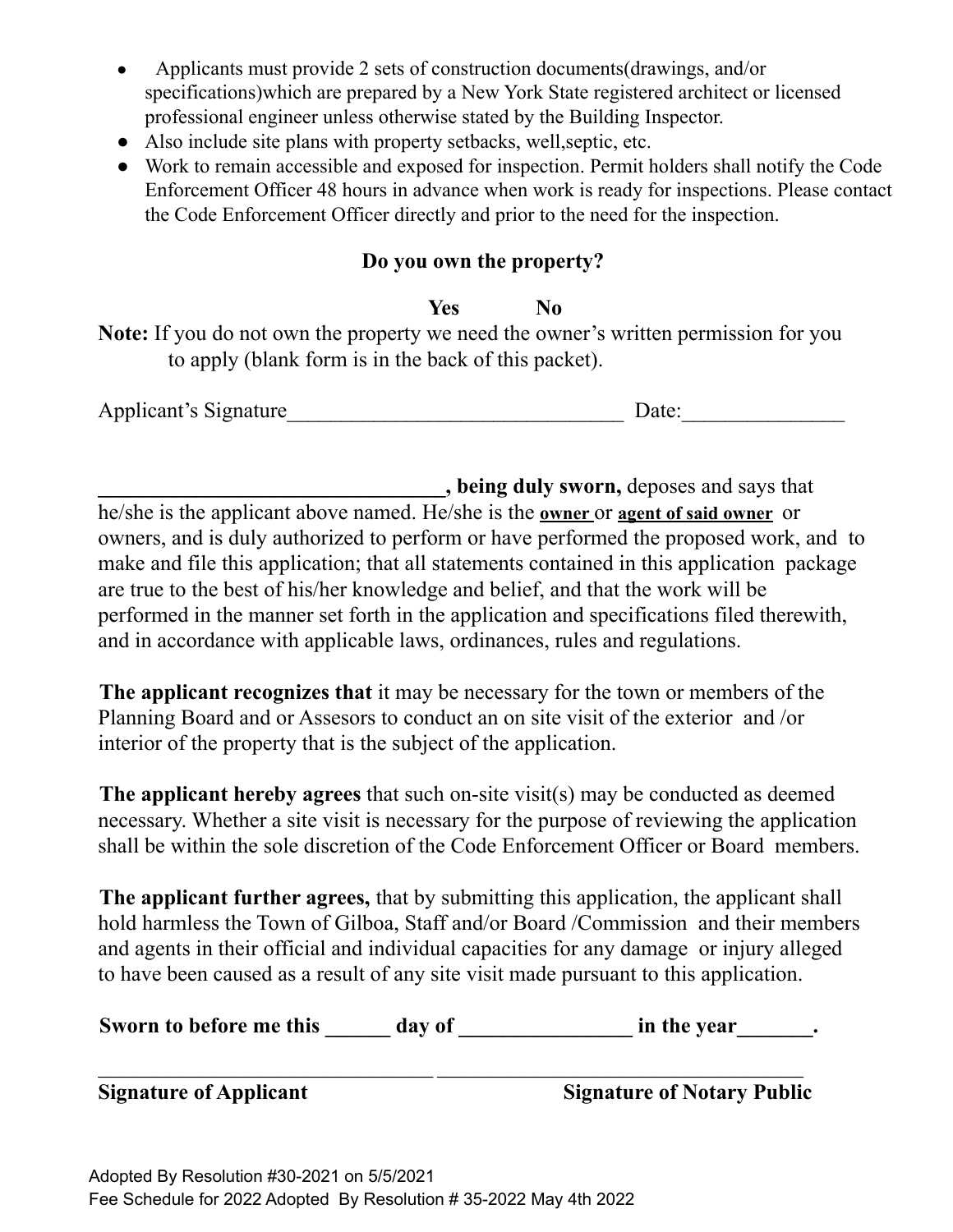#### **Applicant Certification**

I hereby certify that I have read the instructions and examined this application and know the same to be true and correct. All provisions of laws and ordinances covering this type of work will be complied with whether specified herein or not. The granting of a permit does not presume to give authority to violate or cancel the provisions of any other state or local la*w* regulating construction or land use or the performance of construction.

> **Signature of owner or authorized a**gent (if agent, provide letter of proof)

| Signature |
|-----------|
|-----------|

**Date**

**\_\_\_\_\_\_\_\_\_\_\_\_\_**

**sworn to me this\_\_day of**

**\_\_\_\_\_\_\_\_\_\_\_\_\_\_\_\_\_\_\_\_\_**

(County Clerk or Notary Public)

\*Application and check must be submitted to the Town Clerk

### **Make checks Payable to: Town of Gilboa**

Town of Gilboa Code Enforcement Officer Town Clerk: Linda Wyckoff Brian Caron PO box 187 518-827-5668 Gilboa, NY 12076 caroncarpentry29@yahoo.com 607-588-6400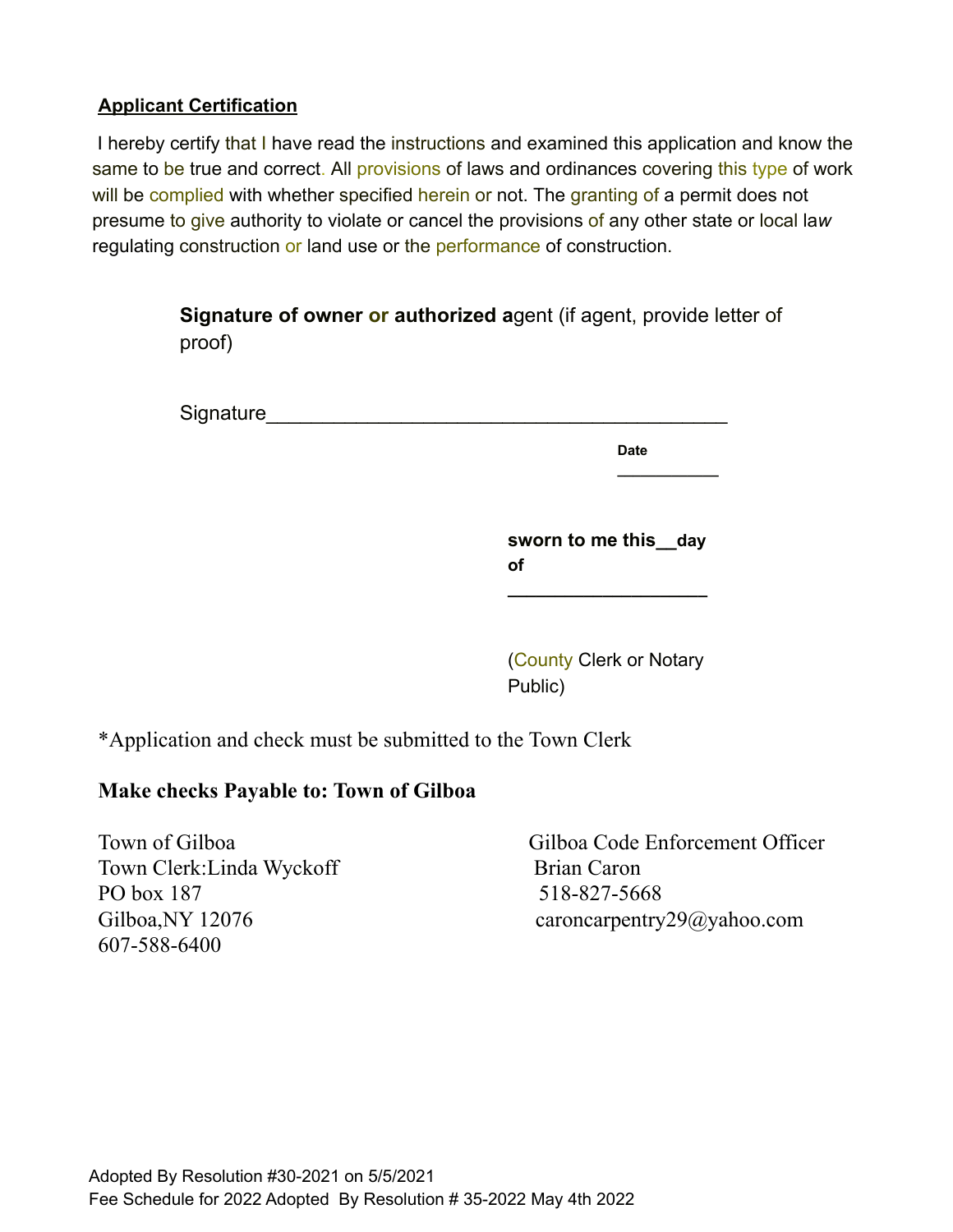| <b>For Office Use Only:</b><br>Permit Fee: |           |  |
|--------------------------------------------|-----------|--|
| Receipt of \$                              | Check $#$ |  |
| From                                       |           |  |

## **Is your Packet Ready to be Submitted?**

## **\*\*\*Missing Items will delay issuing your permit \*\*\***

- 1. Completed Application and Homesite Permit(If required)?
- 2. Site plan. (Show us where the building is or will be located on your land.)
- 3. Two sets of plans or drawings.
- 3. Affidavits filled out and notarized
- 4. Copy of Contractors Insurance or Exemption form
- 5. Witten letter or form if you are not the property owner obtaining permission to acquire a building permit for the property?
- 6. Check or Money order made out to Town of Gilboa

If you have all of the above completed please submit to the Town of Gilboa, Construction is not approved to start until you have received your permit to display. Turning in a building permit application DOES NOT mean you are approved to start your project.

\*\* Violation fee: Permit fee will double if any work has begun without a building permit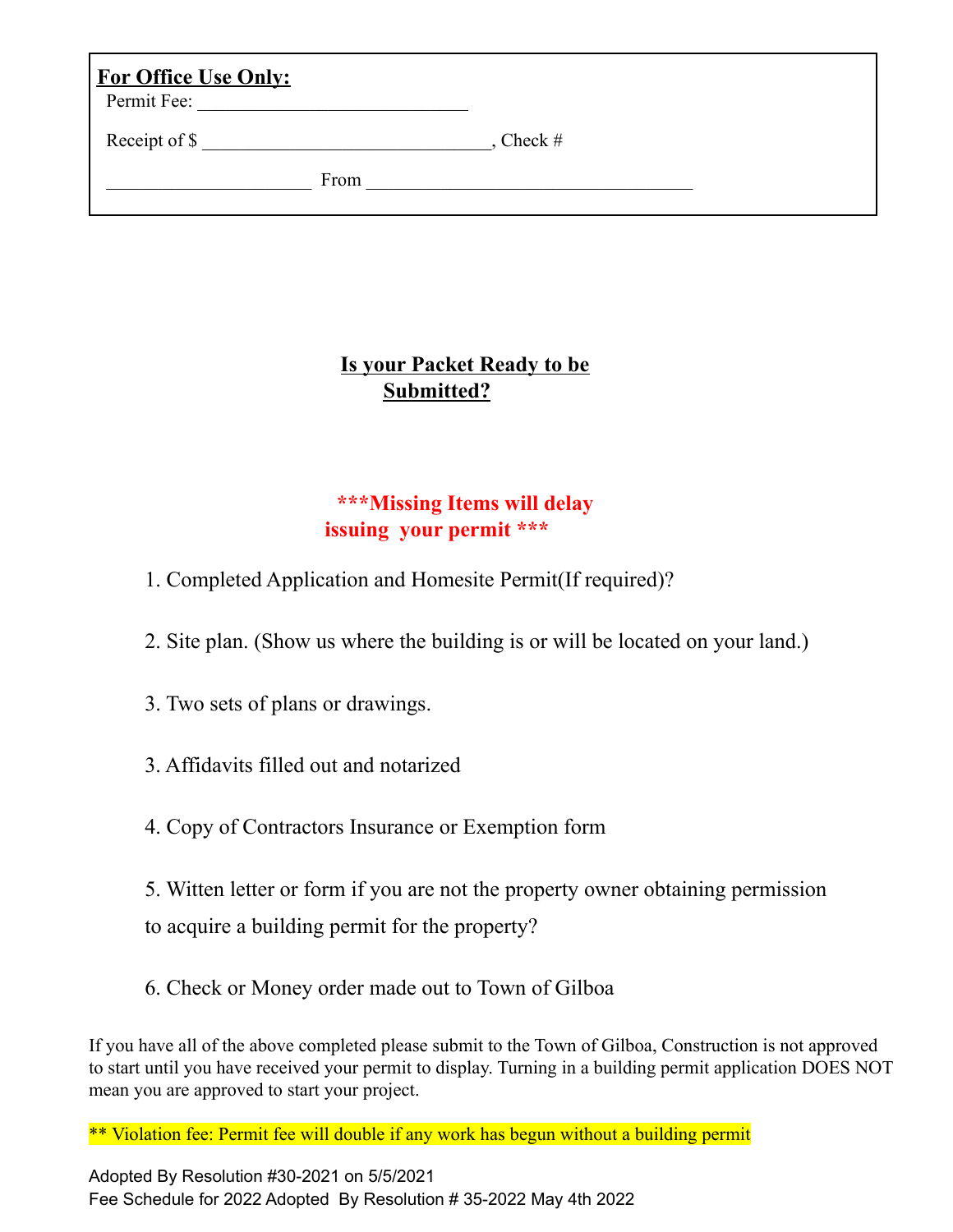To Be attached to packet: Homesite Permit Application, Affidavit of Exemption to show Proof of Workers Comp.

Application #\_\_\_\_\_\_\_\_\_\_\_\_\_\_ Property Owner\_\_\_\_\_\_\_\_\_\_\_\_\_

## **Affidavit By Property Owner**

*(Authorizing someone other than the property owner to submit an application on behalf of the property owner)*

## **Town of Gilboa PO BOX 187 Gilboa, NY 12076**

| Project location                                                                                                                                      |                                                                                                                                   |  |
|-------------------------------------------------------------------------------------------------------------------------------------------------------|-----------------------------------------------------------------------------------------------------------------------------------|--|
|                                                                                                                                                       |                                                                                                                                   |  |
|                                                                                                                                                       | <u>X X Service County Real Property Tax</u> States that, according to the Schoharie County Real Property Tax                      |  |
|                                                                                                                                                       | Records, s/he is the Owner of Record of the property described above, and further states that (s)he                               |  |
|                                                                                                                                                       | hereby authorizes <b>contained a large contained a large contained a</b> to act on his/her behalf to obtain all necessary permits |  |
| and approvals for work as follows:                                                                                                                    |                                                                                                                                   |  |
|                                                                                                                                                       |                                                                                                                                   |  |
|                                                                                                                                                       | Sworn to before me this ____________ day of ____________________ in the year of ___________.                                      |  |
| <u> 1989 - Johann John Stein, mensk politik foar de ferskearre fan de ferskearre fan de ferskearre fan de ferskear</u><br>Signature of Property Owner |                                                                                                                                   |  |
| Signature of Notary Public                                                                                                                            | Notary Stamp                                                                                                                      |  |
| Adopted By Resolution #30-2021 on 5/5/2021                                                                                                            | Fee Schedule for 2022 Adopted By Resolution #35-2022 May 4th 2022                                                                 |  |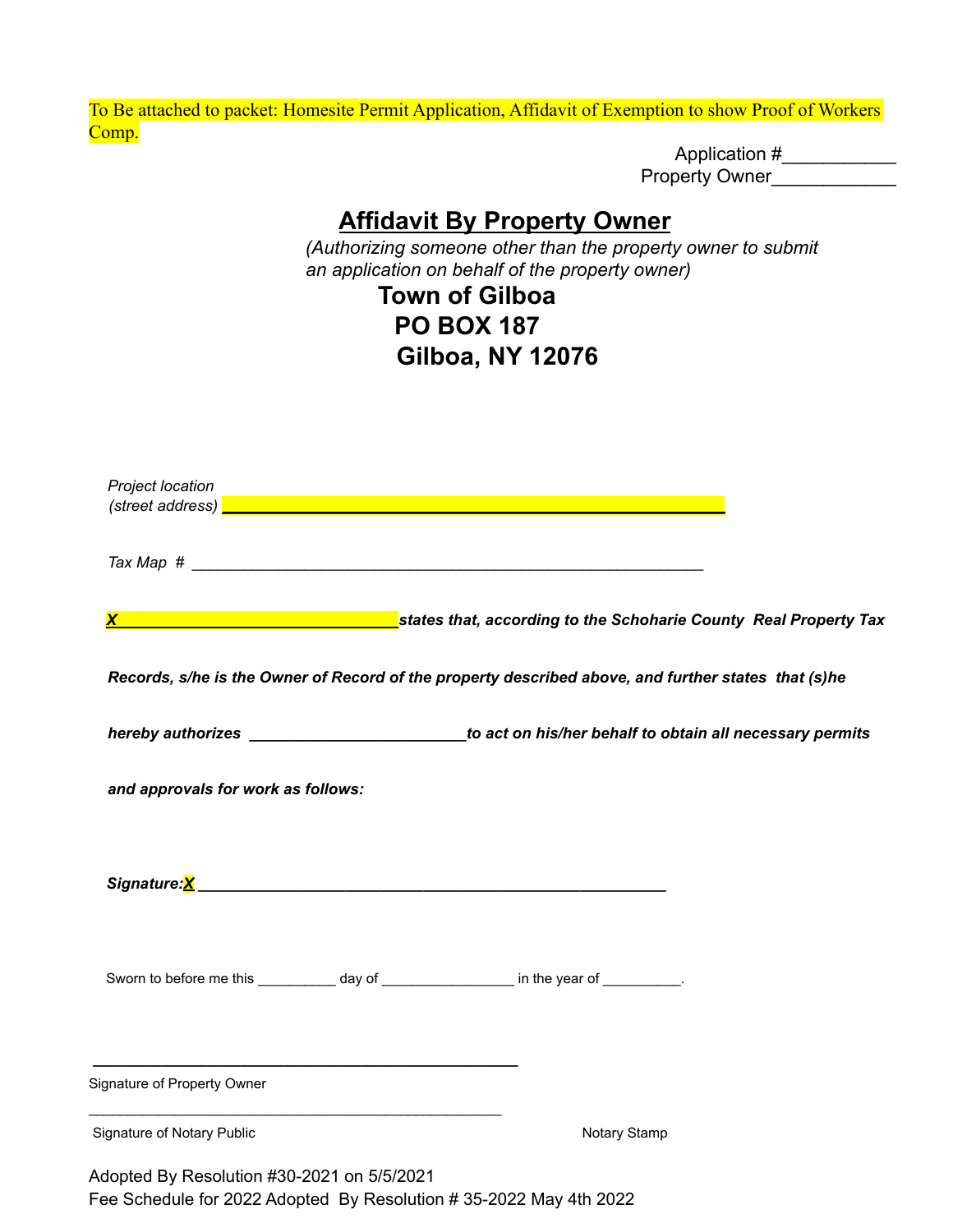#### *Current Fees 2022*

Fee Schedule- fee based on cost value of project (all fees include Certificate of Occupancy, or Compliance) **If construction is started before a Building Permit is issued the fee shall be doubled. The Square footage is for calculating the "cost" but then the cost is used with that table to get the permit fee.**

**New Construction including addit**ions based on local construction factor of \$65.00 /SF

**Garages, po**le buildings and utility buildings based on \$35.00/ SF

**Interior renovation**s includes converting basement or attics to living space)

based on \$30/ SF

**Deck**s based on \$20/ SF

**For cost value: -**

Up to \$2,000 \$75

\$2,000-\$25,000 \$75 for first \$2,000 and \$4 for each additional \$1,000

\$25,000-\$50,000 \$167 for first \$25,000 and\$3 for each additional \$1,000

\$50,000- \$100,000 \$*2*42 for first \$50,000 and \$2 for each additional \$1,000

\$100,000-\$500,000 \$342 for first \$100,000 and \$1.50 for each additional \$1,000

EXCESS OF \$1,000,000 To be negotiated by the Town Board

|                                | w/slab | <i>w</i> /foundation |
|--------------------------------|--------|----------------------|
| Single wide manufactured home  | \$140  | \$190                |
| Double wide manufactured home  | \$240  | \$290                |
| <b>One-family Modular home</b> |        |                      |
|                                | \$290  | \$340                |
| <b>Two-family Modular home</b> | \$340  | \$390                |

**\*\*\*Any Decks other than 3'X3' landing with stairs requires a separate permit.**

**Above ground pool** \$60

**In ground pool** \$100

**Heating systems***,* **wood stove, fireplace, or chimney** \$40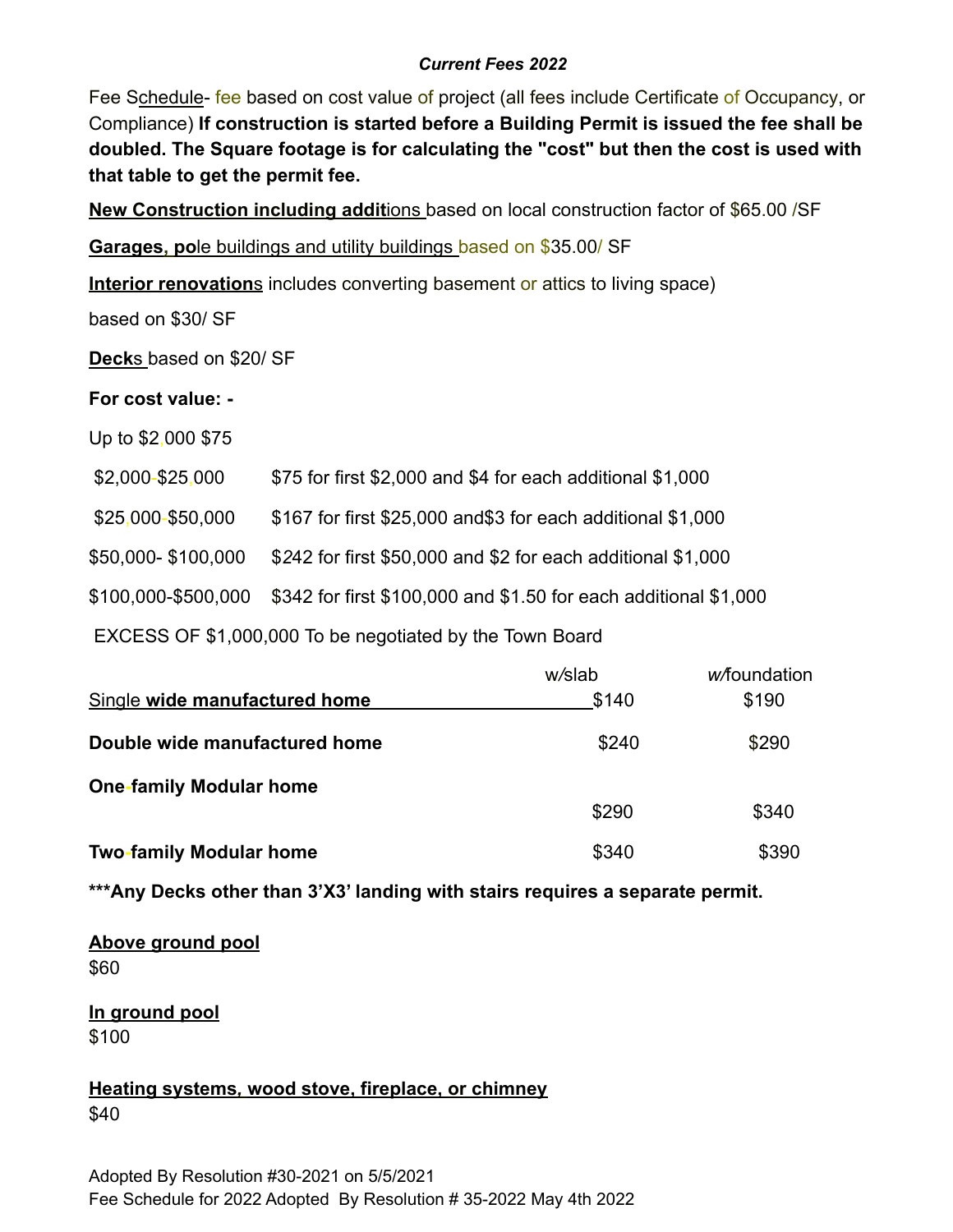**Solar system** (use unified solar permit)

\$75

**Roof replacement** no charge

**Electrical work** no charge

**Demolition of manufactured home** \$25

**Demolition of hous***e/* **other** \$50

**Replace septic system** \$50

**Homesite permit** \$25

**c***/***o search** \$40

**Permit renewa**l

\$40.00 permit may only be renewed twice

### **Inspection and Certificate of compliance**

\$80

**Change of Occupancy** \$80

**Fire Inspection**

**\$25 /per building paid to Building Inspector at time of Inspection - to be made out Town of Gilboa**

**\*\****If construction is started before the Building Permit is Approved the fee will double in cost enforced by the Building Inspector.*

Please make check payable to: Town of Gilboa

For all new construction and for additions or alterations that will have an effect on structural or public safety or that will cost \$10,000 or more to construct, plans submitted must bear the original seal of a NYS licensed Professional Engineer or Registered Architect as provided for in the New York State Education Law. Design professionals' name RA\_\_ PE\_

License No.